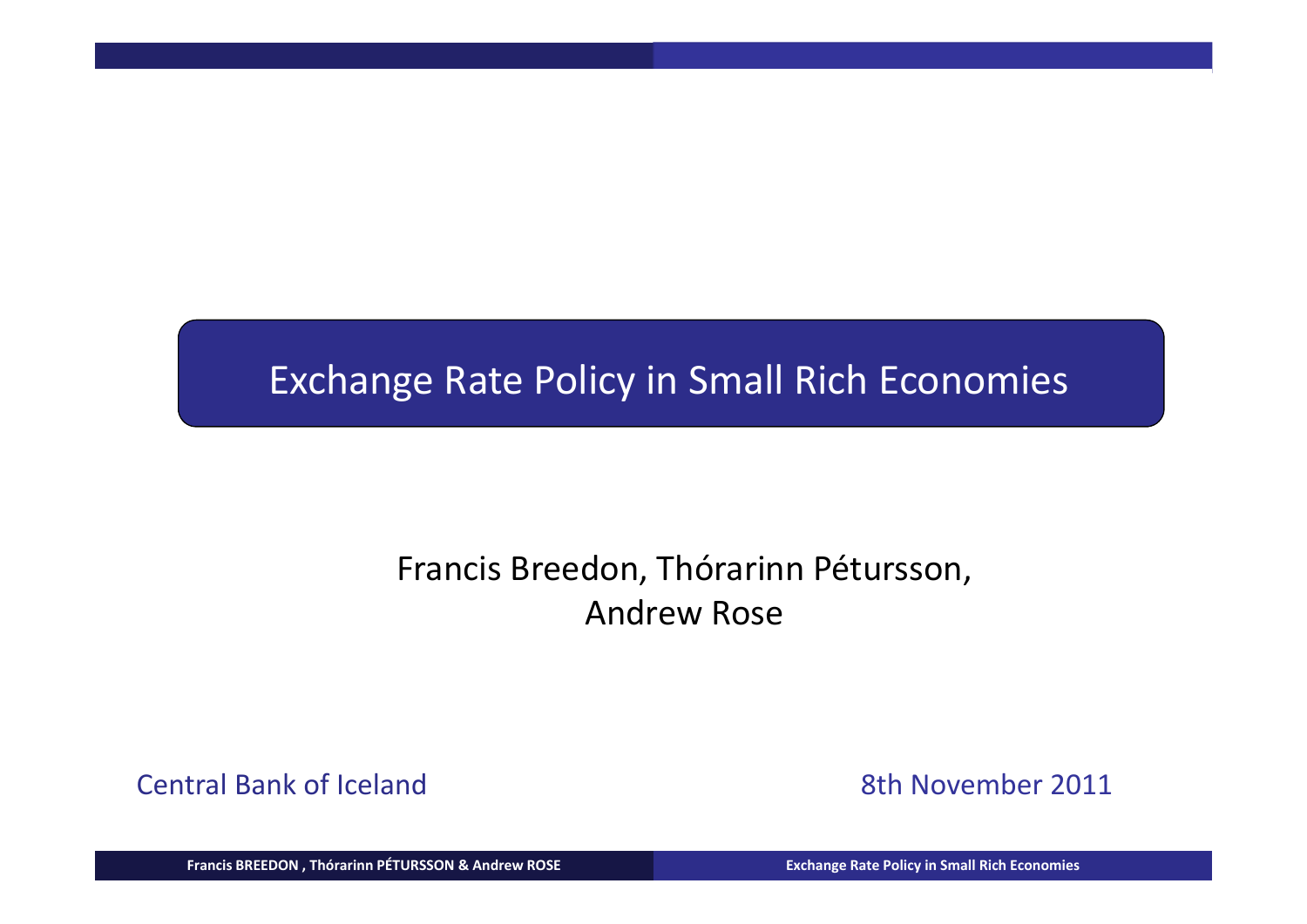**Introduction and Definitions Determinants of Regime Choice Impact of Regime Choice Choice of Fixed Regime Conclusion** **IntroductionDefining Small Rich Economies Small versus Large Rich Economies Defining Currency Regimes**

### **Introduction**

- Iceland's recent experience highlights dilemma facing small economies
	- 1. For reasons we do not fully understand, small rich economies *arguably* outperform their larger cousins in terms of economic performance – on average.
	- 2. For reasons we do understand, small rich economies *certainly* face more volatility than their larger cousins. Additionally small rich economies pay <sup>a</sup> higher per capita cost to create institutions to deal with that volatility
- Question: Can the choice of exchange rate regime influence these outcomes – particularly in terms of dealing with volatility?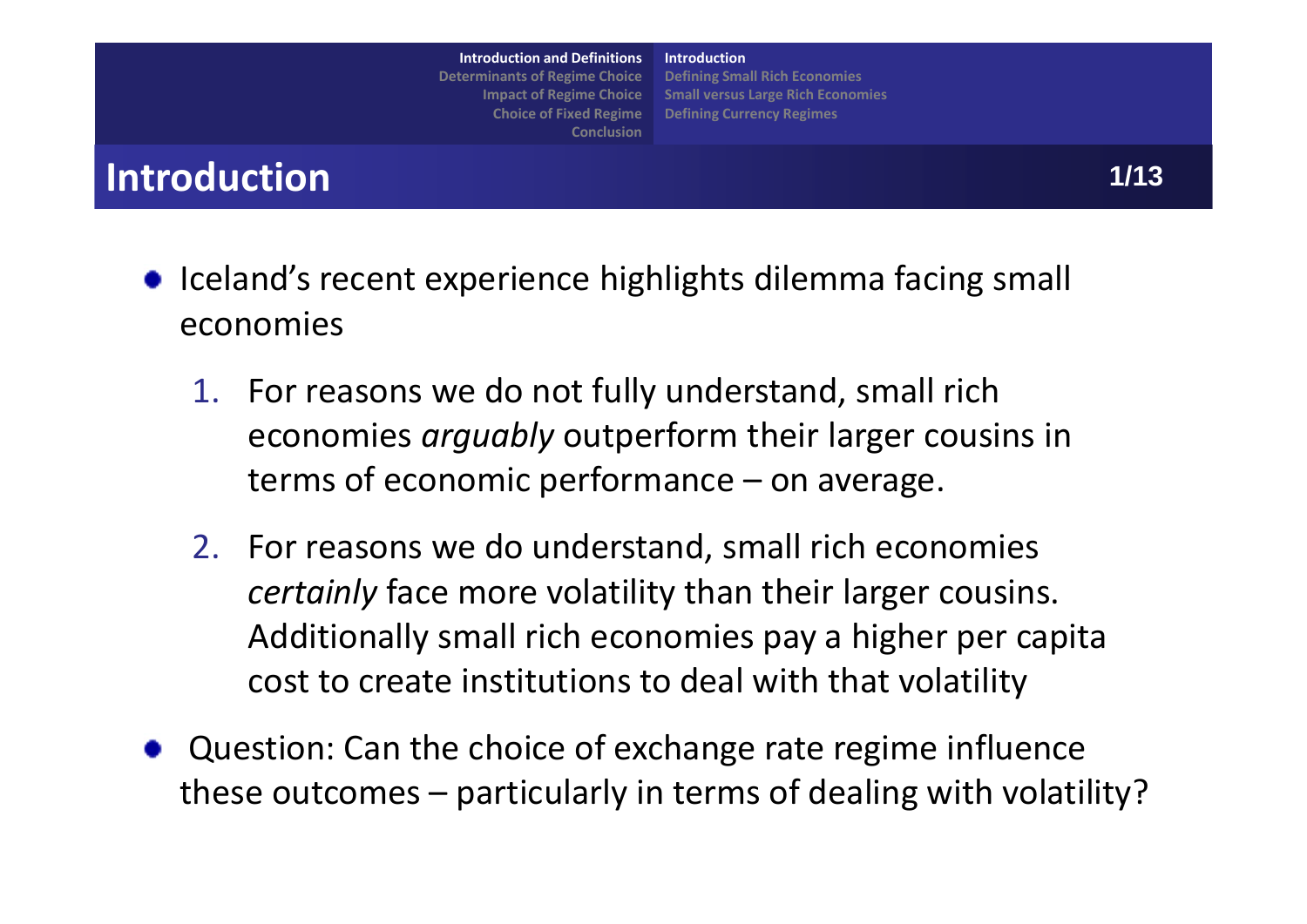**IntroductionIntroduction and Definitions Determinants of Regime Choice Institutional Project Francise Le** of **Fixed** Regime **Conclusion inants of Regime Choice<br>Impact of Regime Choice<br>Choice of Fixed Regime** 

**Motivation Introduction Defining Small Rich Economies Small versus Large Rich Economies Defining Currency Regimes**

## **Sample of Small Rich Economies 2 Our Sample 2/13**

• Sample: economies with population less that 3 million and income per capita greater than \$11,500 (PPP basis) both 2007. Iceland: population 309,000 income \$40,000 (approx)

### Annual data from 1970 to 2008

| Andorra              | Antigua                 | Aruba                    | <b>Bahamas</b>       |
|----------------------|-------------------------|--------------------------|----------------------|
| <b>Bahrain</b>       | <b>Barbados</b>         | <b>Bermuda</b>           | <b>Brunei</b>        |
| Caymans              | Cyprus                  | <b>Equatorial Guinea</b> | Estonia              |
| <b>Faroe Islands</b> | <b>French Polynesia</b> | Greenland                | Grenada              |
| Guam                 | Guernsey*               | <b>Iceland</b>           | Isle of Man*         |
| Jersey*              | Latvia                  | Liechtenstein            | Luxembourg           |
| Macau                | <b>Malta</b>            | <b>Mauritius</b>         | Netherlands Antilles |
| New Caledonia        | Oman                    | Qatar                    | <b>San Marino</b>    |
| <b>Seychelles</b>    | Slovenia                | St. Kitts & Nevis        | St. Lucia            |
| Trinidad & Tobago    |                         |                          |                      |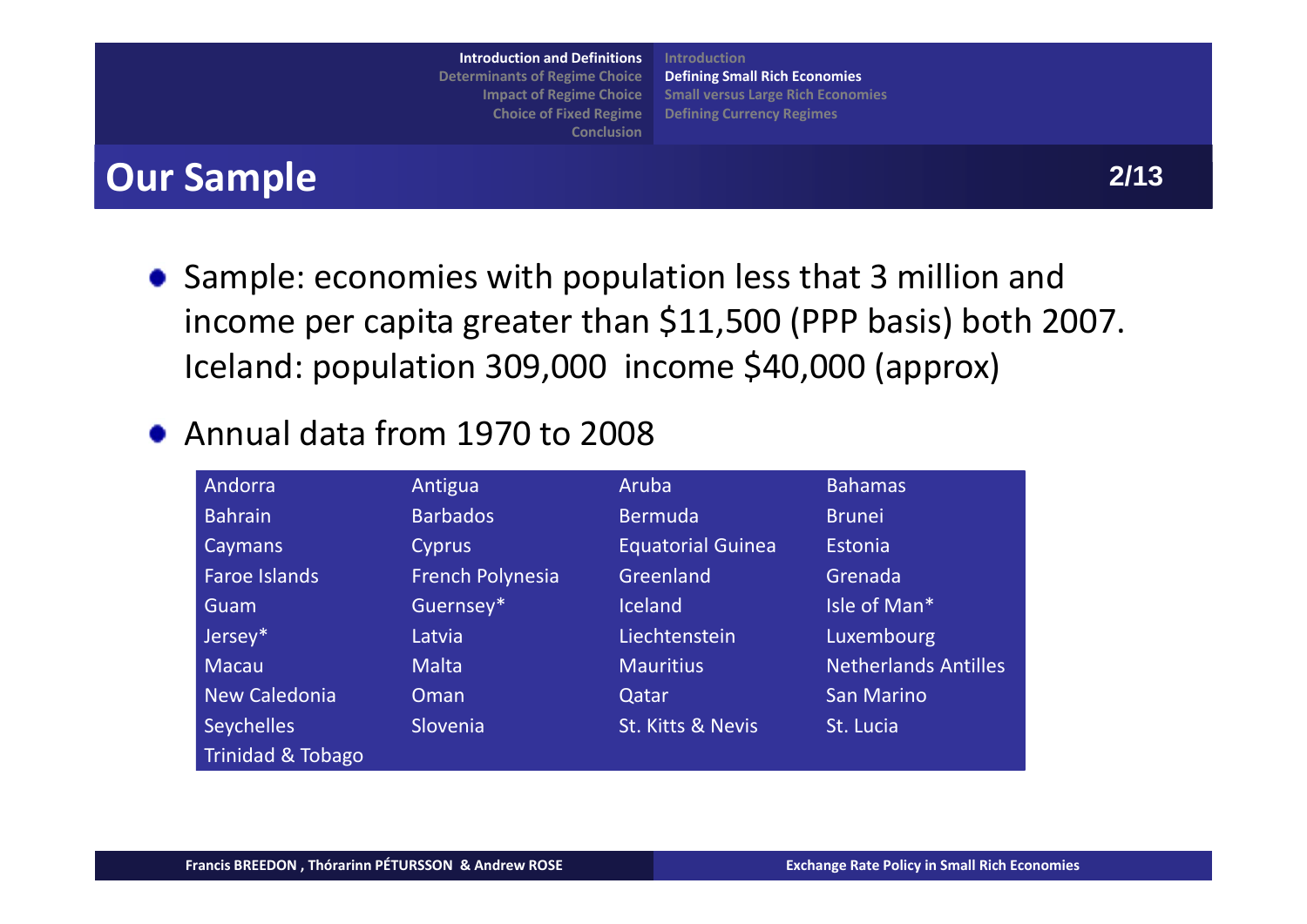**Introduction and Definitions Determinants of Regime Choice Institutional Project Francise Le** of **Fixed** Regime **Conclusion inants of Regime Choice<br>Impact of Regime Choice<br>Choice of Fixed Regime** 

**MotivationIntroductionDefining Small Rich Economies Small versus Large Rich Economies Defining Currency Regimes**

## Introduction and Definitions<br>
Deferminants of Regime Choice<br>
Impact of Regime Choice<br>
Choice of Fitting Small Versus Large Rich Economies<br>
Conclusion<br>
Conclusion<br>
Conclusion<br>
Conclusion<br>
Conclusion<br>
Conclusion<br>
Conclusion<br>

- Small countries have greater idiosyncratic volatility than large.
- Despite openness + diversifiable risk, risk sharing is ineffective

|                             |                                             | Large  | <b>Small</b> |
|-----------------------------|---------------------------------------------|--------|--------------|
| <b>Openness</b>             | Goods Exports+Imports (% of GDP)            | 70.2   | $110.5***$   |
| <b>Trade Specialization</b> | Herfindahl Index of Export Industries       | 0.18   | $0.40**$     |
| <b>Economic Volatility</b>  | σ Terms of Trade                            | 5.8    | $9.2*$       |
|                             | σ GDP growth                                | 3.7    | $5.7***$     |
|                             | σ consumption growth                        | 3.1    | $5.7***$     |
| <b>Government Scale</b>     | Government Consumption (% of GDP)           | 17.7   | 19.0         |
|                             | Government Effectiveness (index value)      | 1.07   | 0.77         |
| <b>Risk Sharing</b>         | Absolute Current Balance (% of GDP)         | 4.7    | $14.0**$     |
|                             | <b>Growth Correlation with World Growth</b> | 0.46   | $0.30**$     |
|                             | <b>Growth Covariance with World Growth</b>  | 1.76   | 1.74         |
| <b>Economic Performance</b> | <b>Average Growth</b>                       | 3.5    | $4.5*$       |
|                             | <b>Average Inflation</b>                    | 18.7   | 6.5          |
| <b>Income</b>               | GDP per capita (2008 \$ PPP)                | 31,000 | 35,000       |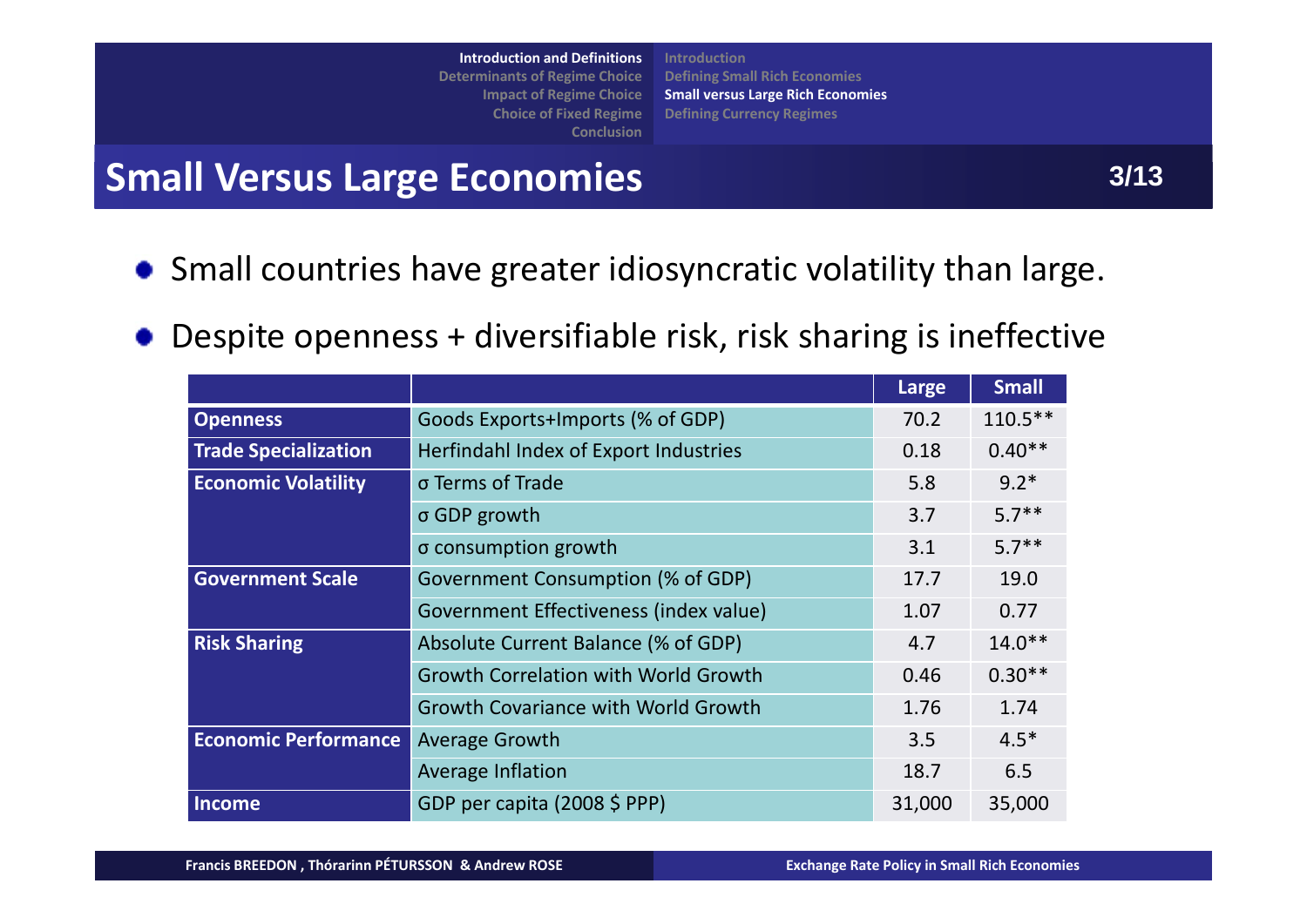**IntroductionDeterminants of Regime Choice Institutional Project Francise Le** of **Fixed** Regime **Conclusion inants of Regime Choice<br>Impact of Regime Choice<br>Choice of Fixed Regime** 

**MotivationIntroductionDefining Small Rich Economies Small versus Large Rich Economies Defining Currency Regimes**

# Introduction and Definitions<br>
Defining Small Rich Economies<br>
Impact of Regime Choice<br>
Choice of Fixel Regime Defining Currency Regimes<br>
Conclusion<br>
Conclusion<br>
Conclusion<br>
Conclusion<br>
Conclusion<br>
Conclusion<br>
Conclusion<br>
Co

- We favour *de facto* over *de jure* classification of regimes
	- *1. Levy‐Yeyati and Sturzenegger* 2003 (LYS) Combine data on exchange rates and reserves using cluster analysis classify countries into three exchange rate regimes: fixed; intermediate; and floating
	- *2. Reinhart and Rogoff* 2004 (RR) Rely on the movements of market‐determined exchange rates (inc. black market rates) Their 'coarse' classification has five bins: fixed; narrow crawling pegs; wide pegs/managed float; floating; and "freely falling" with high inflation. In practice, the last three categories appear rarely in our data set so we merge these into the wide pegs/managed float classification.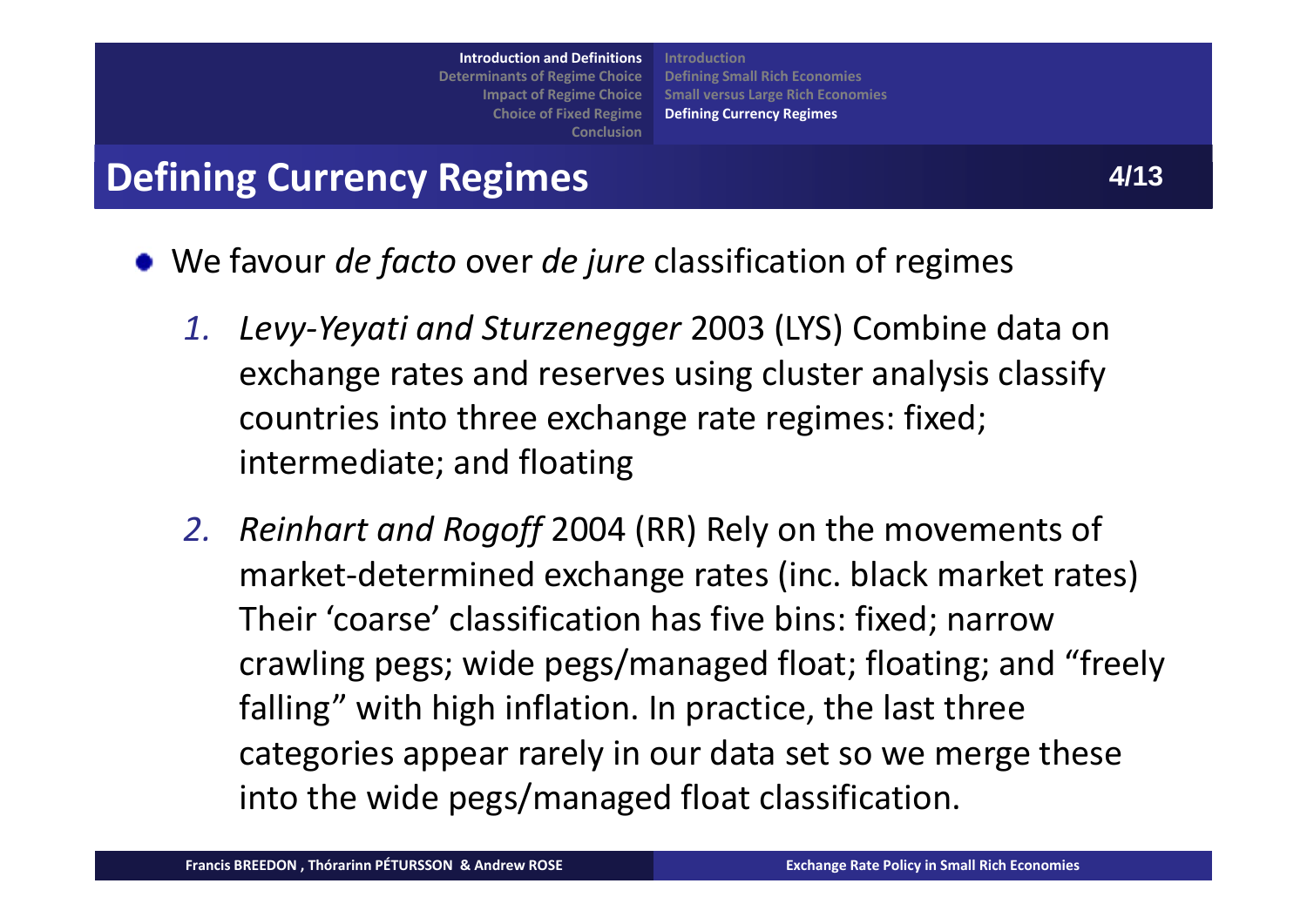**IntroductionDeterminants of Regime Choice Institutional Project Francise Le** of **Fixed** Regime **Conclusion** Introduction and Definitions<br>
Determinants of Regime Choice<br>
Impact of Regime Choice<br>
Conclusion<br>
Conclusion<br>
Conclusion<br>
Conclusion<br>
Conclusion<br>
Conclusion<br>
Conclusion<br>
Conclusion<br>
Conclusion<br>
Conclusion<br>
Conclusion<br>
Conc **inants of Regime Choice**<br>Impact of Regime Choice<br>Choice of Fixed Regime

**Motivation Distribution of Regimes Determinants of Regime Choice**

- Noticeable preference for fixed regimes
- Some evidence of <sup>a</sup> disappearing middle

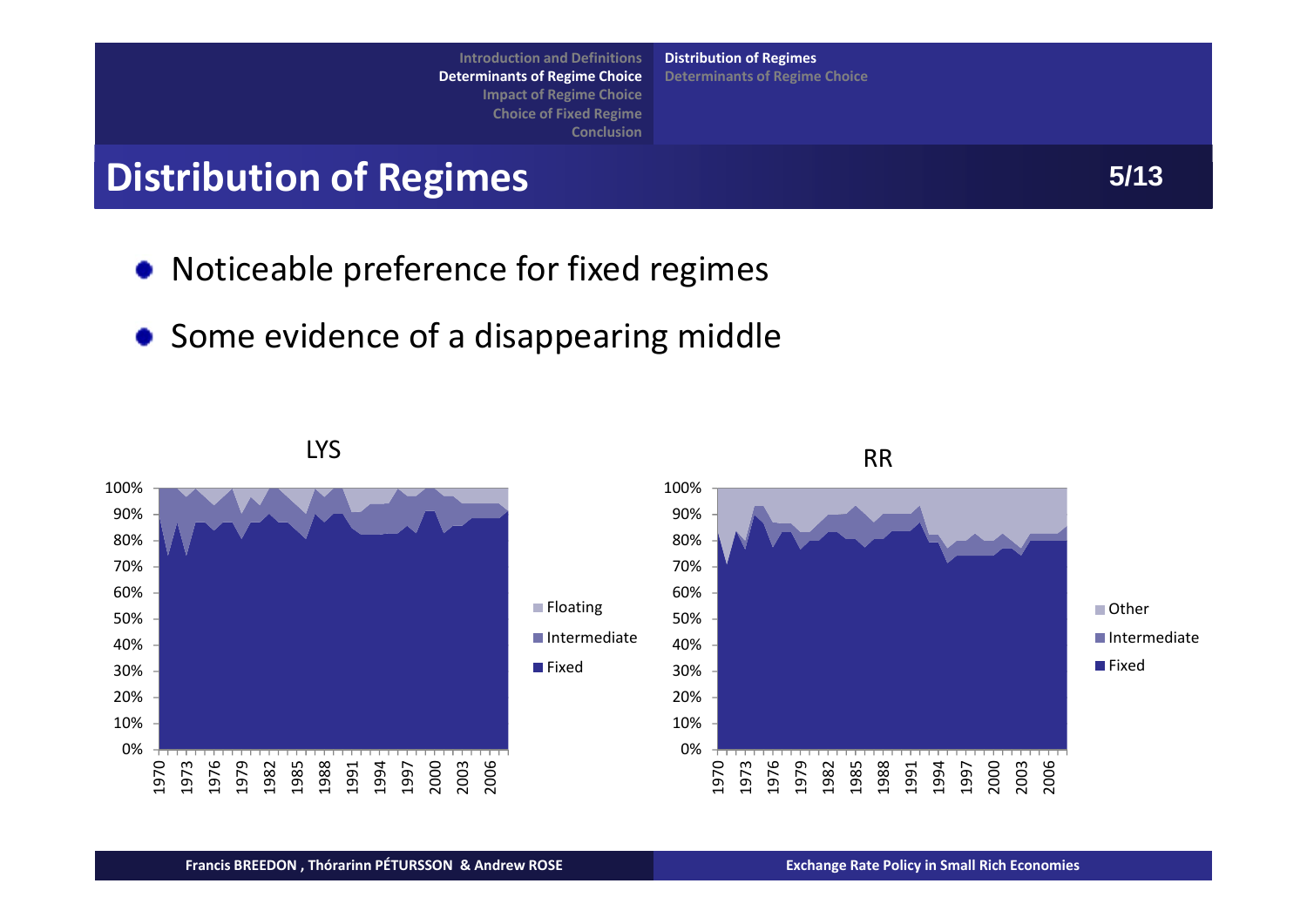**Motivation Distribution of Regimes Determinants of Regime Choice**

- Probit regression  $1=$  fixed,  $2=$  intermediate 3=floating
- Traditional OCA variables weak but small country variables more successful

| Independent variables                          | <b>LYS classification</b> | <b>RR</b> classification |
|------------------------------------------------|---------------------------|--------------------------|
| Openness (exports +imports as share of         | $-0.12$                   | 0.01                     |
| GDP)                                           | (0.15)                    | (0.03)                   |
| Trade share of largest trading partner         | $-0.62*$                  | $-0.05$                  |
|                                                | (0.31)                    | (0.25)                   |
| <b>Business Cycle Correlation with trading</b> | $-0.12$                   | $-0.56**$                |
| partners                                       | (0.20)                    | (0.16)                   |
| <b>Log of Population</b>                       | $0.38**$                  | $0.35**$                 |
|                                                | (0.06)                    | (0.04)                   |
| <b>Political Independence Dummy</b>            | $-1.23**$                 | $-0.74**$                |
| (1=not independent)                            | (0.16)                    | (0.10)                   |
| <b>Years since independence</b>                | $-0.44**$                 | $-0.55**$                |
|                                                | (0.07)                    | (0.06)                   |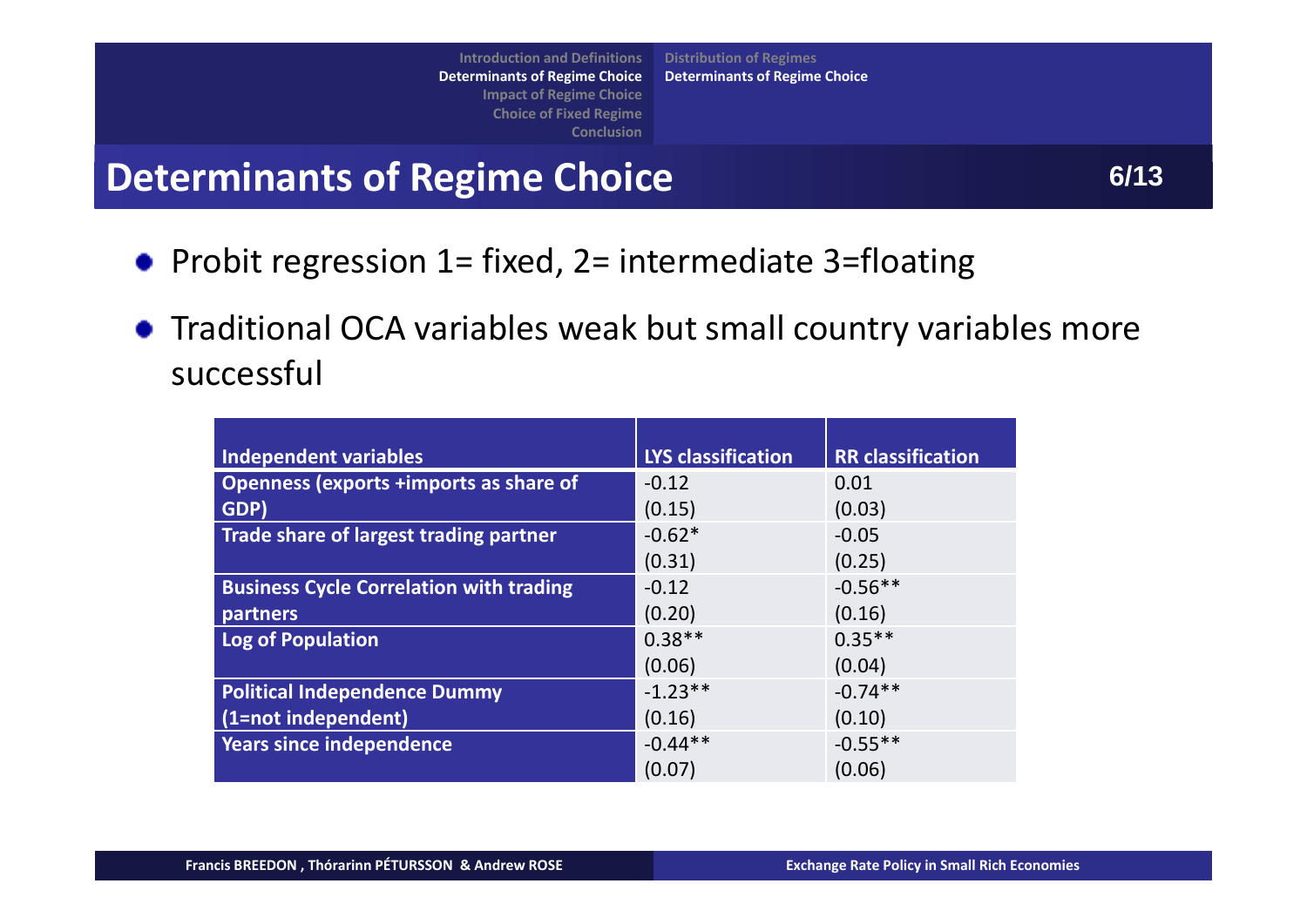**Introduction and Definitions Determinants of Regime Choice Institutional Figure Choice Le** of **Fixed** Regime **Conclusion Motivation Economic Performance by Regime i** inants of Regime Choice<br>Impact of Regime Choice<br>Choice of Fixed Regime **Measuring Fundamentals Fundamentals and Volatility**

Introduction and Definitions<br>
Determinants of Regime Choice<br>
Impact of Regime Choice<br>
Choice of Fixed Regime Choice<br>
Conclusion<br>
Conclusion<br>
Conclusion<br>
Conclusion<br>
Conclusion<br>
Conclusion<br>
Conclusion<br>
Conclusion<br>
Conclusio

Fixed regimes have lower exchange rate volatility and lower inflation.

|                                | <b>LYS classification</b> |              |            | <b>RR</b> classification |              |              |
|--------------------------------|---------------------------|--------------|------------|--------------------------|--------------|--------------|
|                                | fixed                     | intermediate | Float      | fixed                    | intermediate | Other        |
| Average growth                 | 4.1%                      | 4.7%         | 3.6%       | 4.2%                     | 4.3%         | 4.1%         |
| <b>Growth volatility</b>       | 5.3%                      | 5.9%         | 3.9%       | 5.4%                     | 5.3%         | 4.4%         |
| Average inflation              | 6.0%                      | $8.3%$ **    | 15.3%**    | 5.7%                     | $6.5%$ **    | $10.2\%$ **  |
| Inflation volatility           | 6.7%                      | $11.5%$ **   | $14.2%$ ** | 5.7%                     | $5.5%$ **    | 14.3%**      |
| <b>EER</b> volatility          | 5.5%                      | 15.0%**      | 23.0%**    | 6.1%                     | $8.5%$ **    | $16.5%$ **   |
| <b>REER volatility</b>         | 6.9%                      | $9.3%$ **    | 18%**      | 6.7%                     | $8.0\%***$   | 12.8%**      |
| REER/output gap<br>coefficient | $-2.6%$ <sup>++</sup>     | 0.0%         | $-0.4%$    | $-0.5%$ <sup>++</sup>    | 0.0%         | $-8.0\%$ † † |
| <b>GDP</b> per capita          | 36700                     | 28300**      | 27300**    | 36000                    | 34500        | 28000**      |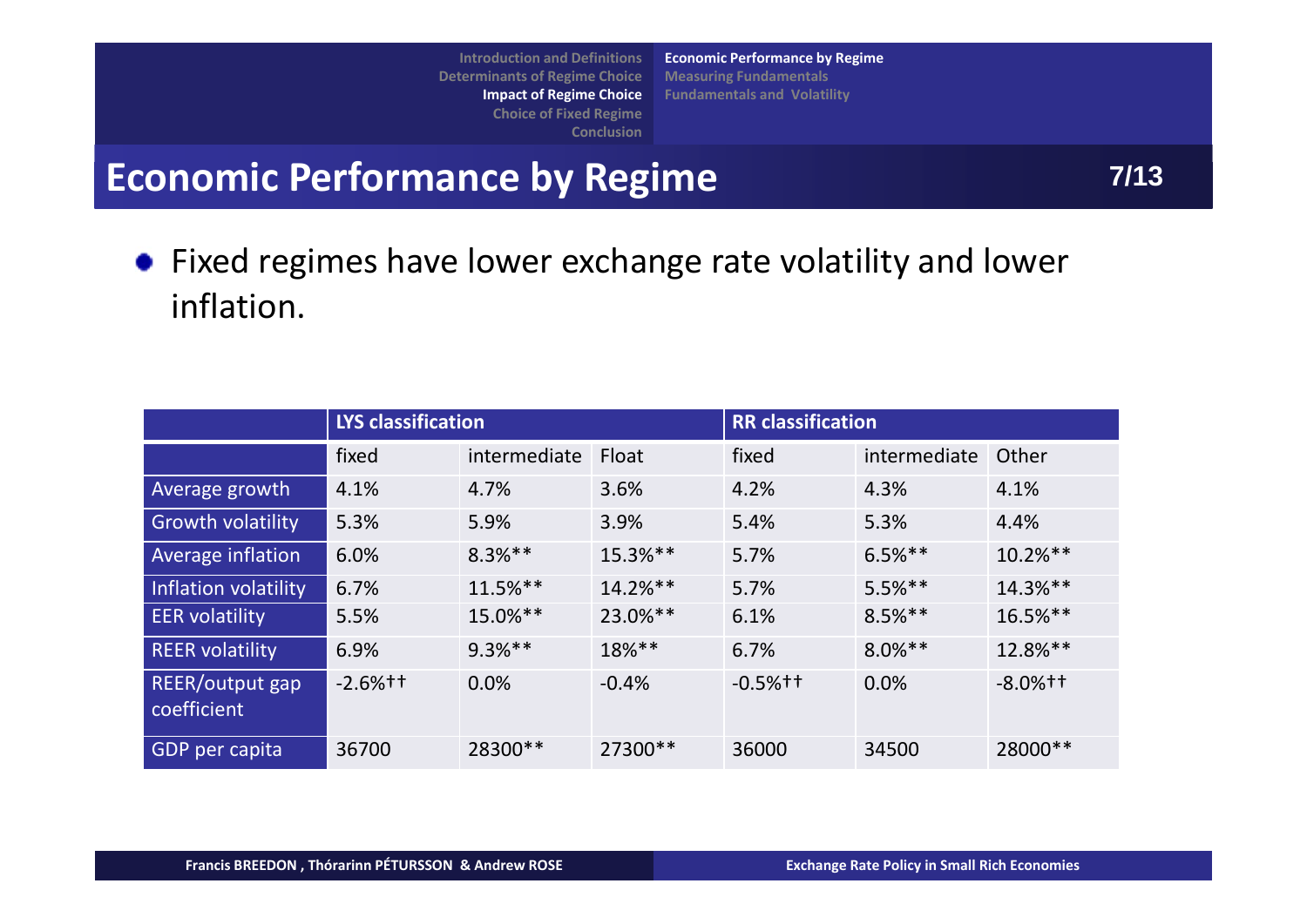**IntroductionDeterminants of Regime Choice Institutional Figure Choice Le** of **Fixed** Regime **Motivation Economic Performance by Regime** Introduction and Definitions<br>
Determinants of Regime Choice Measuring Fundamentals<br>
Impact of Regime Choice Fundamentals and Volatility<br>
Conclusion<br>
Conclusion<br>
Conclusion<br>
Conclusion<br>
Conclusion<br>
Conclusion<br>
Conclusion<br>
C **i** inants of Regime Choice<br>Impact of Regime Choice<br>Choice of Fixed Regime **Measuring Fundamentals Fundamentals and Volatility**

**Conclusion** 

Is the higher exchange rate volatility of floaters <sup>a</sup> symptom of greater volatility of fundamentals?

Start with <sup>a</sup> simple monetary model

$$
m_t - p_t = \beta y_t - \alpha i_t + \varepsilon_t \tag{1}
$$

$$
p_t = e_t + p_{t}^* + v_t \tag{2}
$$

Assume an identical foreign analogue to (1). Subtract from (1) and substitute into (2)

$$
e_t = (m - m^*)_t - \beta(y - y^*)_t + \alpha(i - i^*)_t - (\varepsilon - \varepsilon^*)_t - v_t
$$

Implies a volatility trade-off. If the exchange rate is fixed, then ( $\varepsilon_{\!t}$  or  $v<sub>t</sub>$ ) shocks translate into volatile money, output or interest rates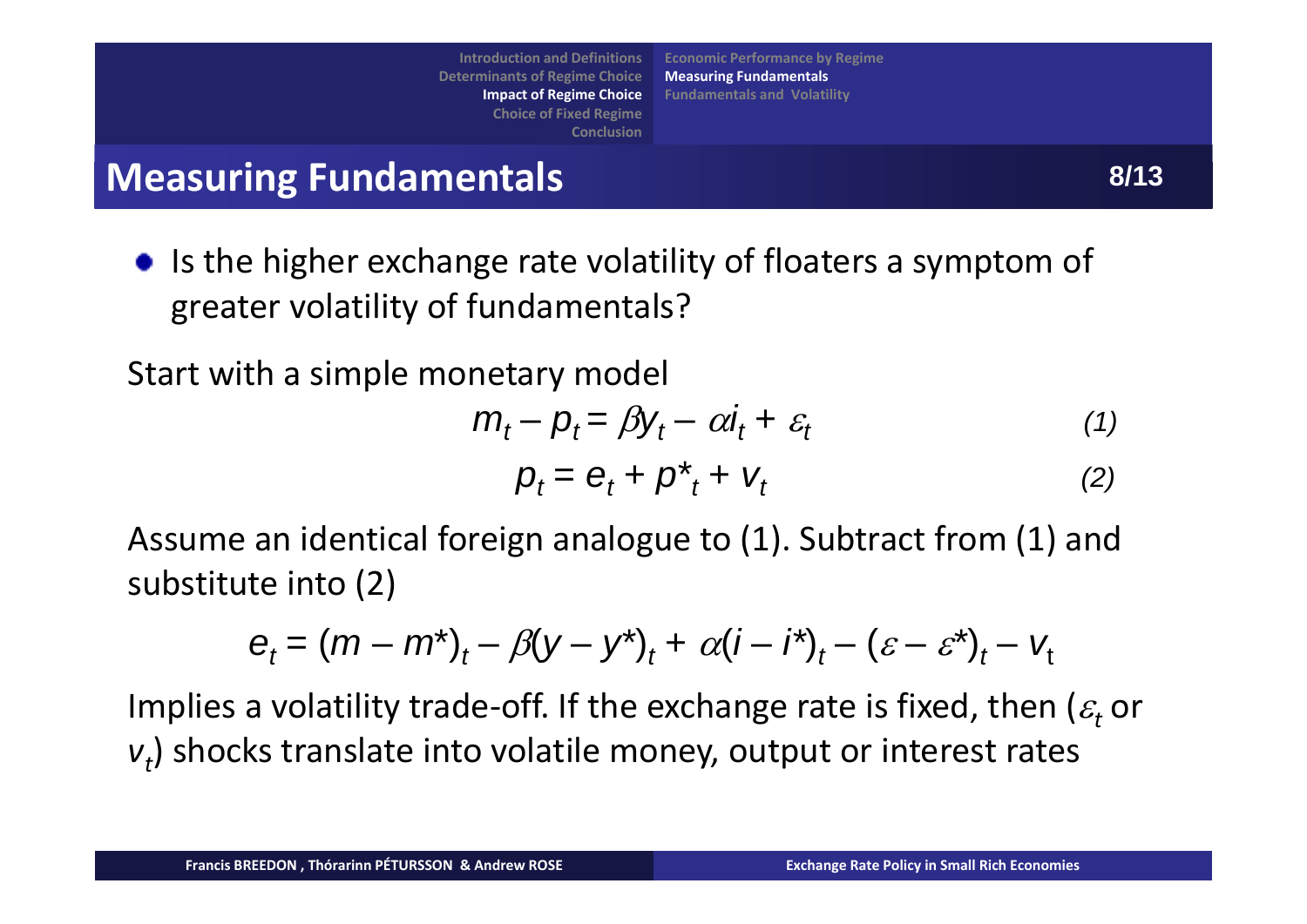**Introduction and Definitions Determinants of Regime Choice Institutional Figure Choice Le** of **Fixed** Regime **Conclusion i** inants of Regime Choice<br>Impact of Regime Choice<br>Choice of Fixed Regime

**Motivation Economic Performance by Regime Measuring Fundamentals Fundamentals and Volatility**

# Introduction and Definitions<br>
Determinants of Regime Choice Measuring Fundamentals<br>
Impact of Regime Choice<br>
Choice of Fixed Regime<br>
Conclusion<br>
Conclusion<br>
Conclusion<br>
Conclusion<br>
Conclusion<br>
Conclusion<br>
Conclusion<br>
Concl

Fundamentals are similar across regimes but exchange rate volatility varies considerably.

|                     |                               | <b>LYS classification</b>   |                                         |                                         | <b>RR</b> classification    |                                         |                                         |
|---------------------|-------------------------------|-----------------------------|-----------------------------------------|-----------------------------------------|-----------------------------|-----------------------------------------|-----------------------------------------|
|                     |                               | exchange<br>rate volatility | fundamental<br>volatility<br>(M1 based) | fundamental<br>volatility<br>(M2 based) | Exchange<br>rate volatility | fundamental<br>volatility<br>(M1 based) | fundamental<br>volatility<br>(M2 based) |
| fixed               | Trade-<br>weighted            | 0.06                        | 0.16                                    | 0.12                                    | 0.06                        | 0.16                                    | 0.12                                    |
| intermediate        | basis                         | $0.12**$                    | 0.17                                    | 0.14                                    | 0.09                        | 0.15                                    | 0.11                                    |
| floating            |                               | $0.18**$                    | 0.17                                    | 0.14                                    | $0.15**$                    | $0.20**$                                | $0.17**$                                |
| fixed               | <b>Dollar</b><br><b>basis</b> | 0.05                        | 0.16                                    | 0.12                                    | 0.06                        | 0.16                                    | 0.11                                    |
| <b>Intermediate</b> |                               | $0.14**$                    | 0.17                                    | 0.13                                    | $0.08**$                    | 0.14                                    | 0.11                                    |
| floating            |                               | $0.16**$                    | 0.19                                    | 0.14                                    | $0.16**$                    | $0.22**$                                | $0.18**$                                |

 $\alpha$  and  $\beta = 1$ , so fundamentals =  $[(m - m^*)_t - (y - y^*)_t + (i - i^*)_t]$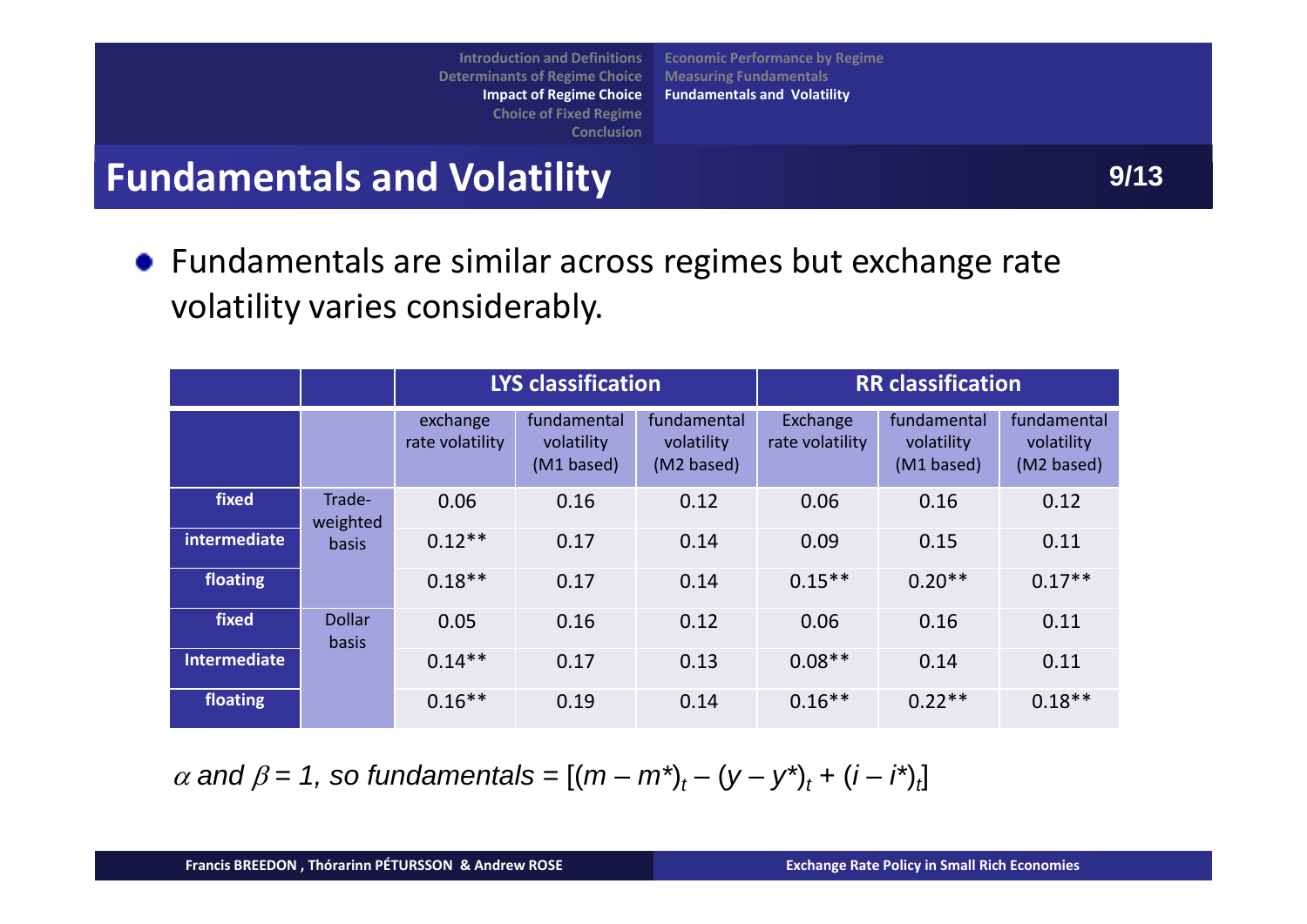**IntroductionDeterminants of Regime Choice Institutional Figure Choice** *<u><b>l* e of Fixed Regime</u> **Conclusion i** inants of Regime Choice<br>Impact of Regime Choice<br>Choice of Fixed Regime

**Motivation Economic Performance by Regime Measuring Fundamentals Fundamentals and Volatility**

## Introduction and Definitions<br>
Determinants of Regime Choice Measuring Fundamentals<br>
Impact of Regime Choice<br>
Choice of Fixed Regime<br>
Conclusion<br>
Conclusion<br>
Conclusion<br>
Conclusion<br>
Conclusion<br>
Conclusion<br>
Conclusion<br>
Concl



Cross-Sectional Regression with +/- 2se CI shown. Equatorial Guinea dropped as outlier.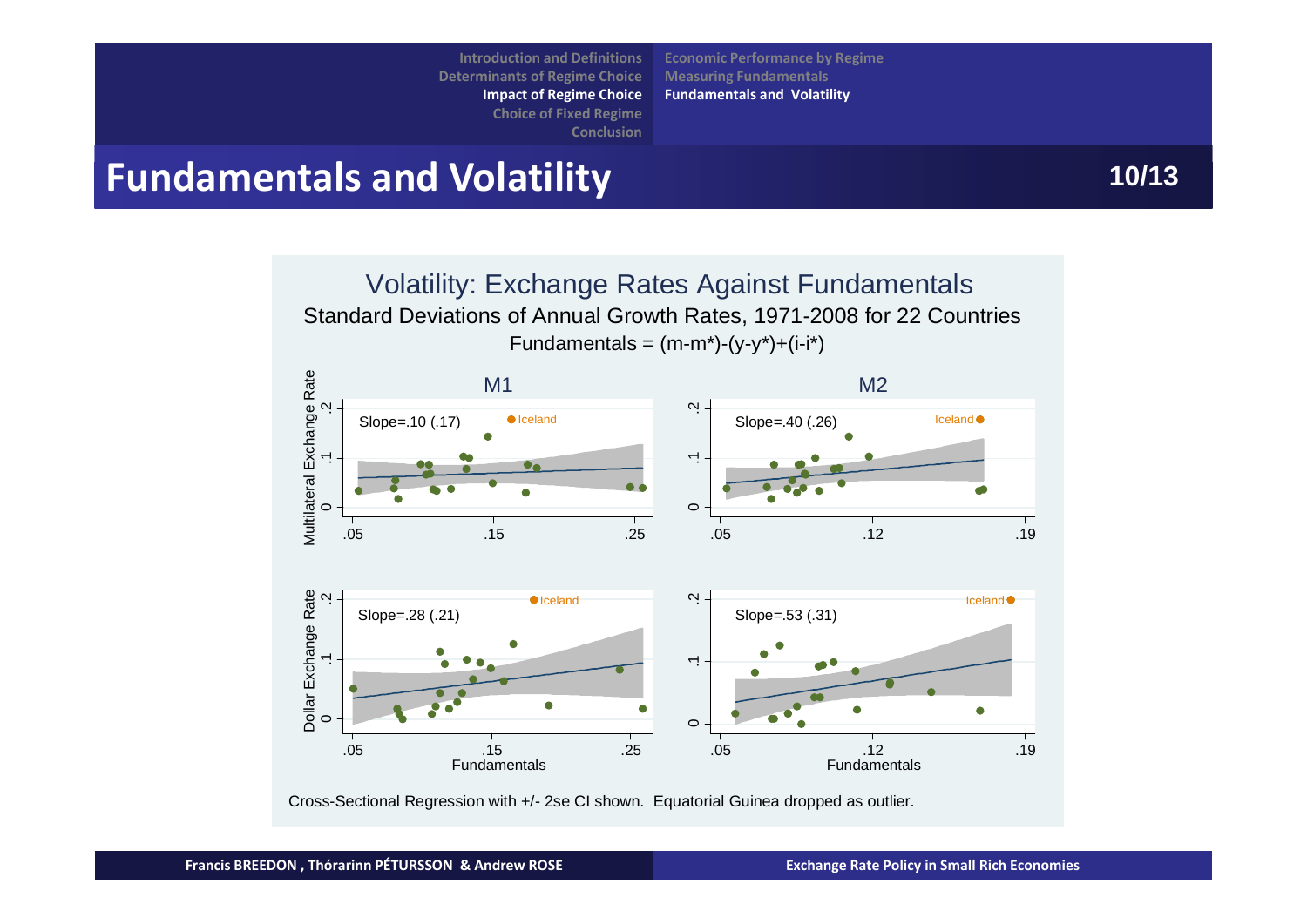**Introduction and Definitions Determinants of Regime Choice Institutional Project Francise Literature Review of Fixed Regime Conclusion Motivation Choice of Fixed Regime** Introduction and Definitions<br>
Determinants of Regime Choice<br>
Impact of Regime Choice<br>
Choice of Fixed Regime<br>
Choice of Fixed Regime<br>
Choice of Fixed Regime<br>
Choice of Fixed Regime<br>
Choice of Fixed Regime<br>
Choice of Fixed **i** inants of Regime Choice<br>Impact of Regime Choice<br>Choice of Fixed Regime **Economic Performance by Fixed Regime**

- Using RR 'fine' classification (merging *de facto* peg and narrow band) and applying to LYS also
- Probit Regression Currency Union=1, Currency Board/Peg = 2 De Facto Peg/Narrow Band <sup>=</sup> 3

| <b>Independent variables</b>                   | <b>LYS classification</b> | <b>RR</b> classification |
|------------------------------------------------|---------------------------|--------------------------|
| Openness (exports +imports as share of GDP)    | $-0.12$                   | $0.08**$                 |
|                                                | (0.15)                    | (0.02)                   |
| Trade share of largest trading partner         | $-0.14$                   | 0.13                     |
|                                                | (0.38)                    | (0.41)                   |
| <b>Business Cycle Correlation with trading</b> | $-0.56**$                 | $-1.00**$                |
| partners                                       | (0.16)                    | (0.19)                   |
| Log of Population                              | $0.69**$                  | $0.66***$                |
|                                                | (0.06)                    | (0.07)                   |
| Political Independence Dummy                   | $-1.16**$                 | $-1.23**$                |
| (1=not independent)                            | (0.12)                    | (0.13)                   |
| Years since independence                       | $-0.36**$                 | $-0.39**$                |
|                                                | (0.08)                    | (0.08)                   |

Francis BREEDON, Thórarinn PÉTURSSON & Andrew ROSE New York Controller (Exchange Rate Policy in Small Rich Economies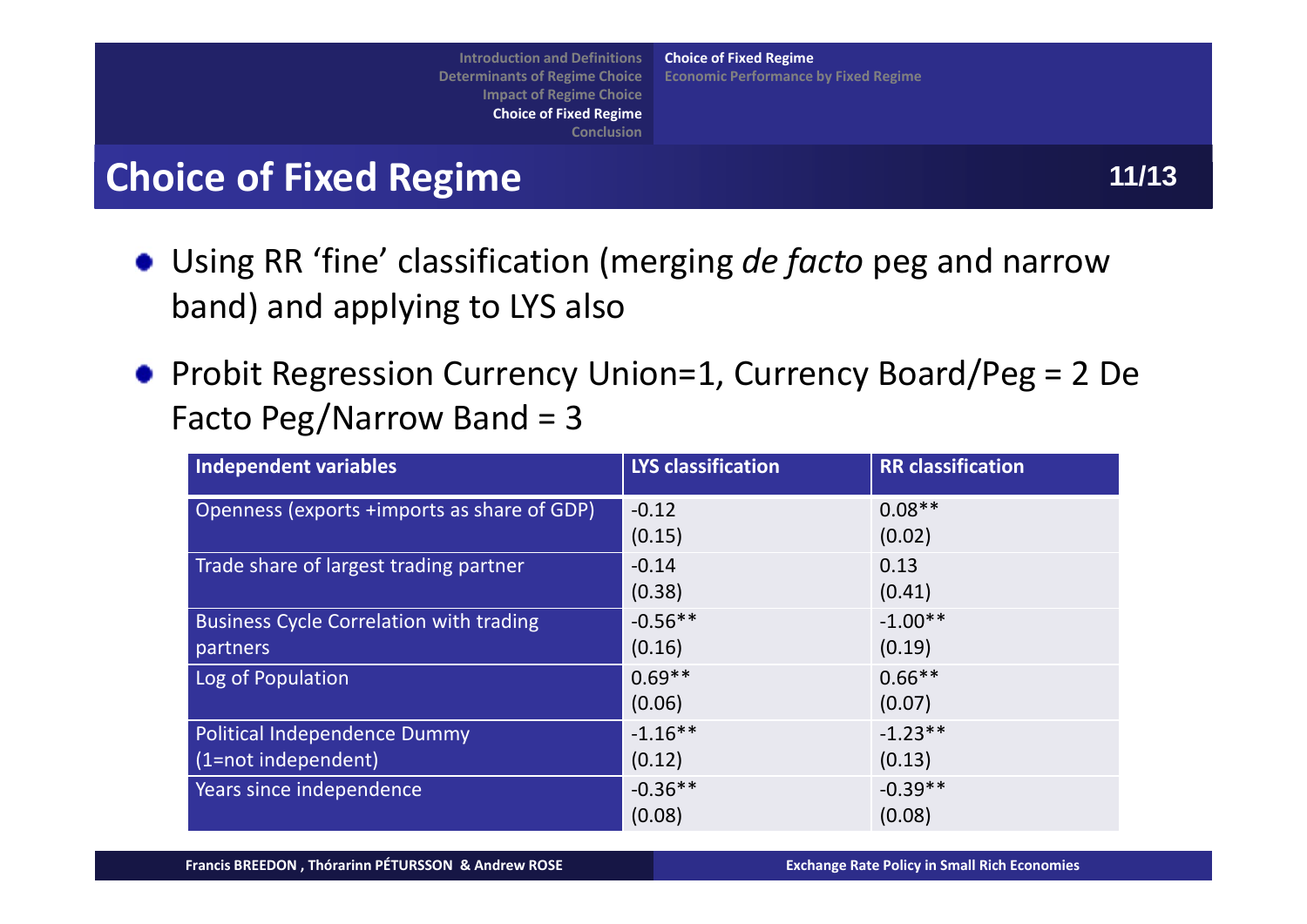**d** Definitions **Determinants of Regime Choice Institutional Project Francise e** of Fixed Regime **i** inants of Regime Choice<br>Impact of Regime Choice<br>Choice of Fixed Regime

**Motivation Choice of Fixed Regime Economic Performance by Fixed Regime**

**Conclusion** 

## Introduction and Definitions<br>
Determinants of Regime Choice Economic Performance by Fixed Regime<br>
Choice of Fixed Regime<br>
Conclusion<br>
Conclusion<br>
Conclusion<br>
Conclusion<br>
Conclusion<br>
Conclusion<br>
Conclusion<br>
Conclusion<br>
Conc

|                                   | <b>LYS classification</b> |                       |                             | <b>RR</b> classification |                       |                             |
|-----------------------------------|---------------------------|-----------------------|-----------------------------|--------------------------|-----------------------|-----------------------------|
|                                   | Currency<br>union         | Currency<br>Board/Peg | defacto peg/<br>narrow band | Currency<br>union        | Currency<br>Board/Peg | defacto peg/<br>narrow band |
| Average growth                    | 3.2%                      | $4.4%$ **             | $4.2\%$ <sup>*</sup>        | 3.2%                     | $4.4%$ **             | $4.5%$ **                   |
| <b>Growth volatility</b>          | 3.2%                      | $5.8%$ **             | 3.7%                        | 3.2%                     | $5.8\%**$             | 3.1%                        |
| Average inflation                 | 6.2%                      | 5.5%                  | 6.8%                        | 6.0%                     | 5.6%                  | 5.0%                        |
| Inflation volatility              | 5.2%                      | $6.4%$ **             | $6.8\%**$                   | 5.1%                     | $5.9\%**$             | 4.7%                        |
| <b>REER volatility</b>            | 4.8%                      | $7.2%$ **             | $6.5%$ **                   | 3.8%                     | $7.3%$ **             | $5.9%$ **                   |
| REER/output gap<br>coefficient    | $-1.3%$ <sup>++</sup>     | $-0.1\%$ <sup>+</sup> | $-0.4%$ <sup>+</sup>        | $-1.3%$ † †              | $-0.1\%$ <sup>+</sup> | $-0.4%$ <sup>+</sup>        |
| Probability of Exit (per<br>year) | 0.0%                      | $3.0\%**$             | $10.5%$ **                  | 0.0%                     | $3.2%$ **             | $12.7\%$ **                 |
| <b>GDP</b> per capita             | 55200                     | 30000**               | 45600*                      | 64500                    | 28600 **              | 46400**                     |